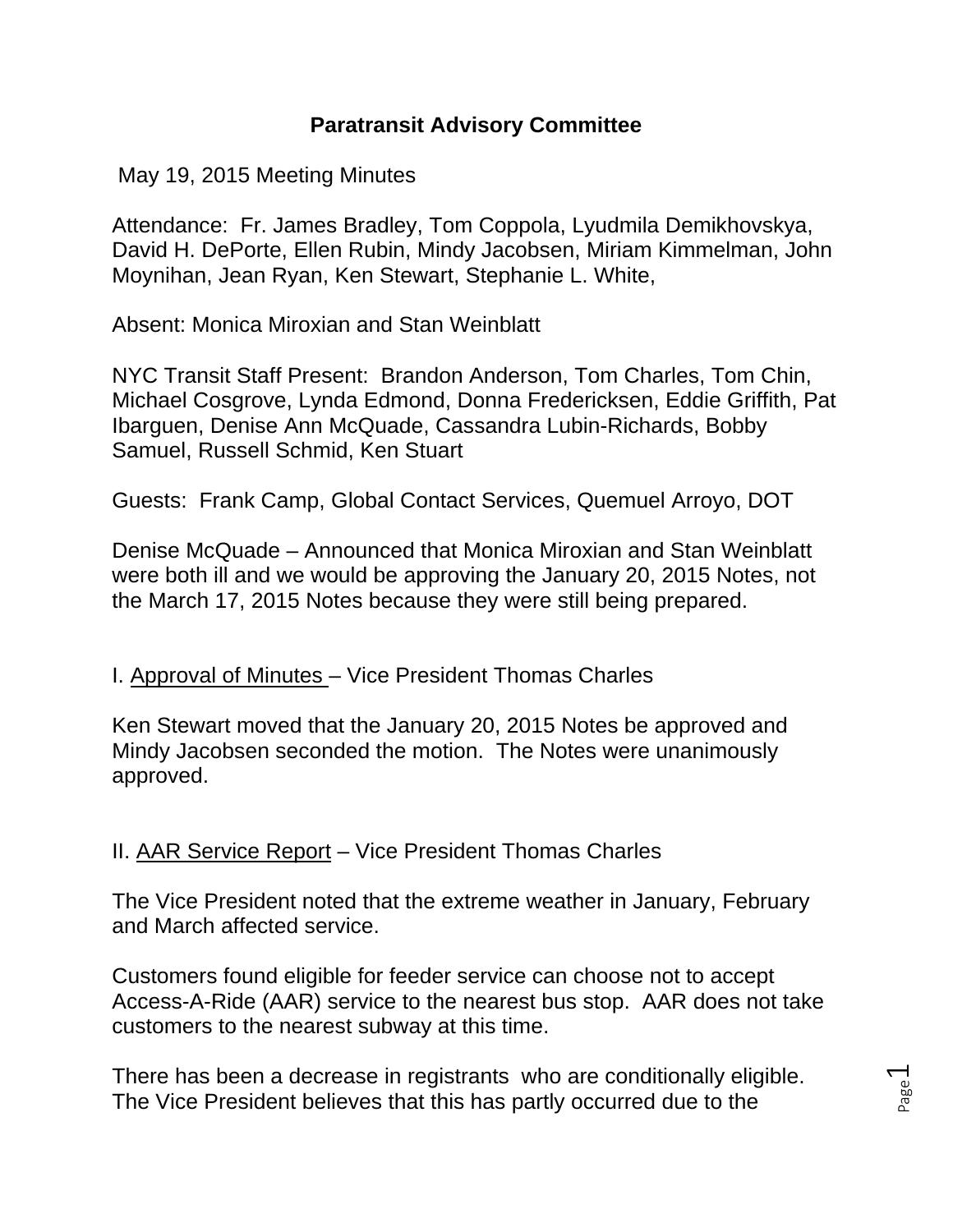introduction of feeder trip itineraries. It is now expected that the percentage of conditionally eligible customers will remain constant.

The Vice President reviewed highlights of February 2015 versus February 2014 statistics.

- Registrants declined from 158,089 in February 2014 to 137,456 in February 2015.
- Trips completed increased from 448,028 in February 2014 to 462,191 in February 2015.
- On-time Performance increased slightly from 88.0% in February 2014 to 89.8% in February 2015.
- Total No-Shows decreased from 13,951 in February 2014 to 12,650 in February 2015.
- On-time performance based on appointments increased from 78.0% in February 2014 to 82.0% in February 2015.
- Average reservation answering speed was 35 seconds in February 2014 and 50 seconds in February 2015.
- Average reservation talk time was 4 mins. 15 secs. in February 2014 compared to 4 mins. 28 secs. in February 2015.
- Average answering speed for Transit Services was 1 min. 7 secs. in February 2014 compared to 35 secs. in February 2015.
- Average Travel Services talk time was 2 mins. 09 secs. in February 2014 compared to 2 mins. 19 secs. in February 2015.
- Complaints were 2,239 in February 2014 and 2,598 in February 2015, a 16% increase.
- There were 3.6 complaints per thousand boardings in February 2014 and 4.1 in February 2015, a 12.7% increase. Ken Stuart noted that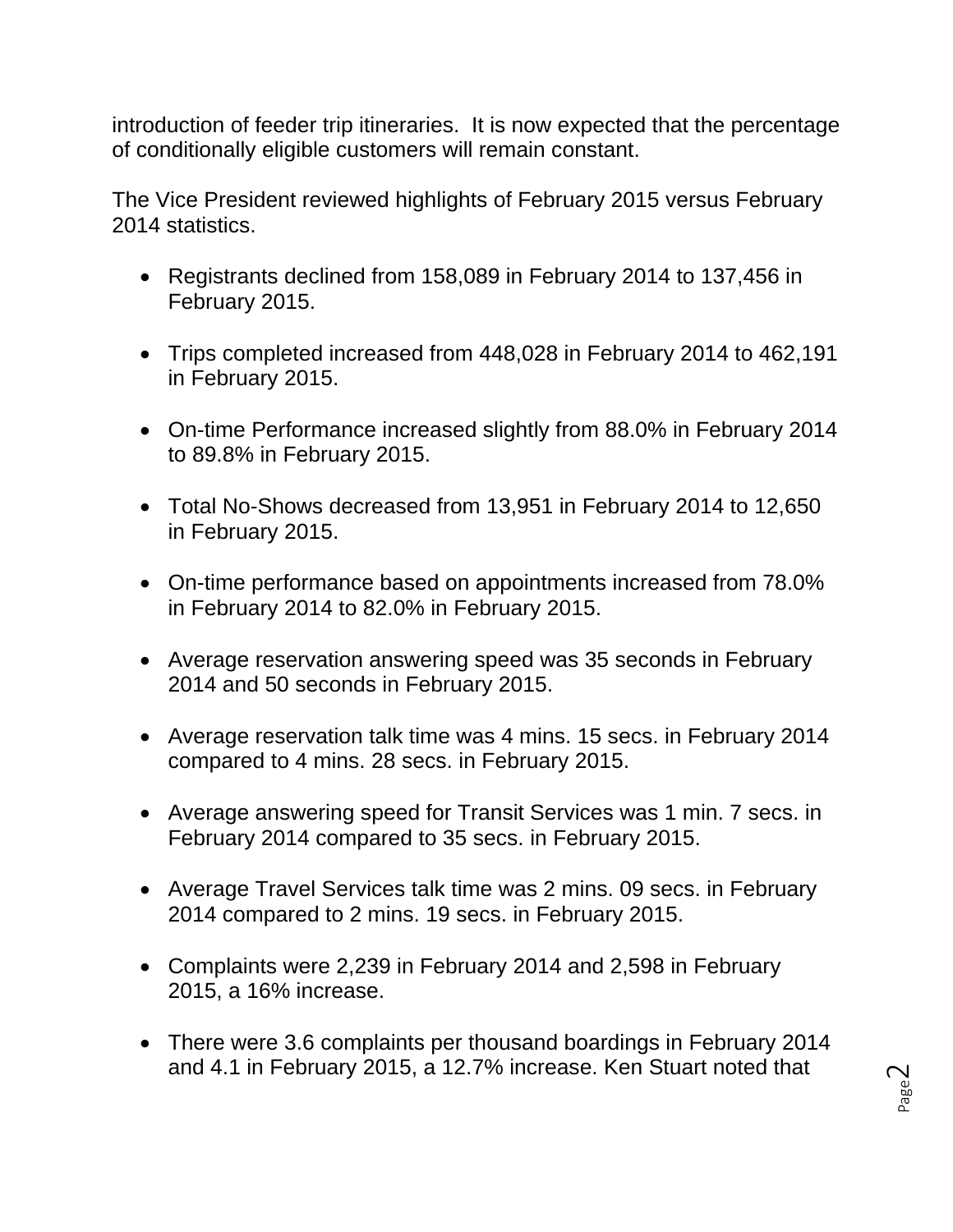AAR is looking at the increase in complaints and addressing the most serious allegations first (e.g., safety related).

- Total Boardings were 613,793 in February 2014 and 631,880 in February 2015, a .29% increase.
- Commendations were 386 in February 2014 and 421 in February 2015.
- The Vice President clarified that answering speeds improved as the weather improved and total boardings includes AAR customers, guests, and PCAs.

## III. Paratransit Topic – Vice President Thomas Charles

The Vice President reported on the April 23, 2015 New York City Council Hearing where testimony was given by the Vice President.

Among the items covered during that testimony were a description of AAR service and key operating statistics. AAR provides 26,000 rides a day and 90% are on time. We provide 6.6 million trips a year and use complaints to improve service. The Fiscal crisis of 2010-12 is still affecting us and AAR is waiting for Capital Budget monies to upgrade key systems such as AVLM.

The City Council called for improved transparency concerning the Paratransit Advisory Committee (PAC). Specific inquiries were made regarding the composition of the PAC, who the PAC members represent, their organizational affiliations and borough of residence. The City Council further inquired about the PAC's guidelines, requirements for serving on the PAC and PAC meeting minutes.

The New York City Council asked that we:

- 1. Publicize PAC meeting details
- 2. Include how to Apply for PAC membership
- 3. Post PAC meeting minutes
- 4. Provide a mechanism for customers to give feedback prior to meeting
- 5. Publicize PAC bylaws

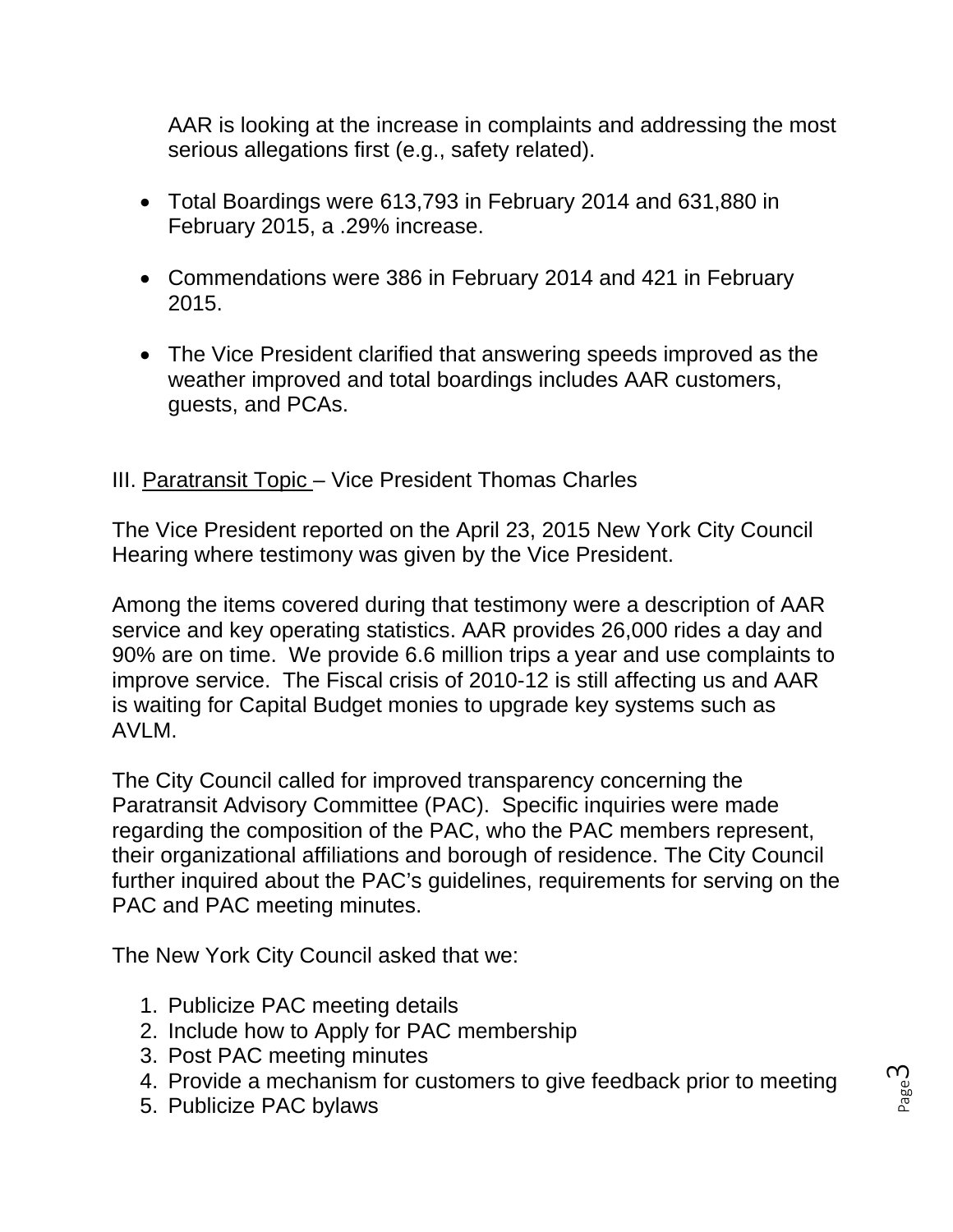There was general discussion by the PAC membership that they require the opportunity to review and approve the minutes prior to their being made public. Approval of minutes will be voted on at the subsequent meeting.

Member Jean Ryan spoke against public meetings based upon the negative experience PAC members had when public meetings were attempted in the past. There was a general agreement that public meetings were not practical.

The Vice President further reported that in response to litigation concerning the need for improved communication access for English-limited Paratransit customers, we now provide written materials in Spanish, Russia, Chinese (Mandarin and Cantonese), Korean and Haitain Creole. In addition, we have a language line that can accommodate these and 150 plus other languages.

The Vice President commented on questions raised concerning the eligibility process which has been reviewed by the FTA. The FTA required one change to the process with which AAR has complied. Letters sent to applicants informing them that they were found to be ineligible for AAR service are now more specific on what was observed and that prompted the determination.

The Vice President reported on the meeting with South Brooklyn Councilman Chaim Deutsch. The overall quality and lack of improvement in Broker Service is cause for concern. This is being communicated with the brokers and the reliance on broker-provided service is being reduced until such time as improvements are demonstrated on the part of the brokers.

Quemuel Arroyo, DOT, commented that UBER asks customers to rate driver service. Drivers who receive a low rating can be kicked off service; also, drivers can refuse to take a nasty customer.

Work continues with the NYCTLC concerning the increased availability of yellow and green taxis which are regulated. The TLC has put out a request for proposals for centralizing the dispatching of yellow or green taxis to meet customers and take them to their destination. In addition, yellow and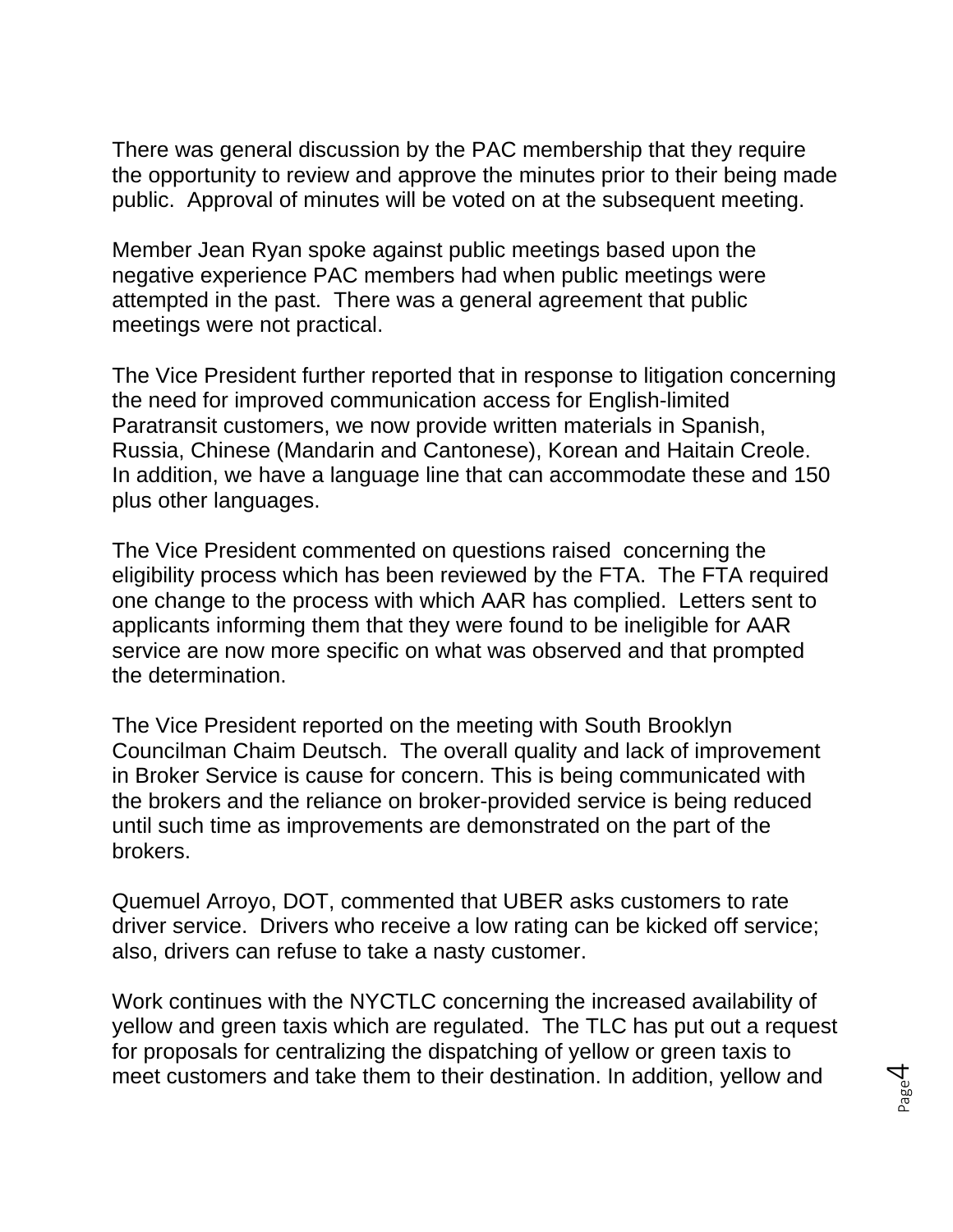green taxi drivers will have to take compliance training and meet quality of service standards.

# IV. Paratransit Driver Training – Membership Item

PAC members had offered to provide sensitivity training to AAR drivers and it was suggested that PAC members participate in regularly scheduled Performance and Evaluation (P&E) Classes. Members began to attend P&E classes given for AAR vehicle operators.

Stephanie White spoke about her participation in the P&E class. She stressed the relationship between drivers and customers and how they need each other. She noted that the drivers are open to this concept and receptive to their roles in helping fellow people. Ms. White stressed to the drivers that customers have different disabilities and need driver assistance to improve their quality of life. She said the class was educational and comprehensive.

Jean Ryan also attended a P&E session and, while she didn't have an opportunity to speak at the class on this occasion, she will participate in future classes.

The overall value of PAC representation at the P&E class was noted. Opportunities will be provided for PAC members to address future classes and member attendance will be rotated.

# V. Member Feedback

The PAC proved feedback on AAR service based on their experiences and those of their constituents. Open dialog ensued.

Vehicles

There was general discussion of vehicles that might become part of the TLC fleet. Lyudmila Demikhovskya expressed concern that ambulette-style vehicles have a rear entrance and in order to be practical would require the vehicle to be backed into the sidewalk.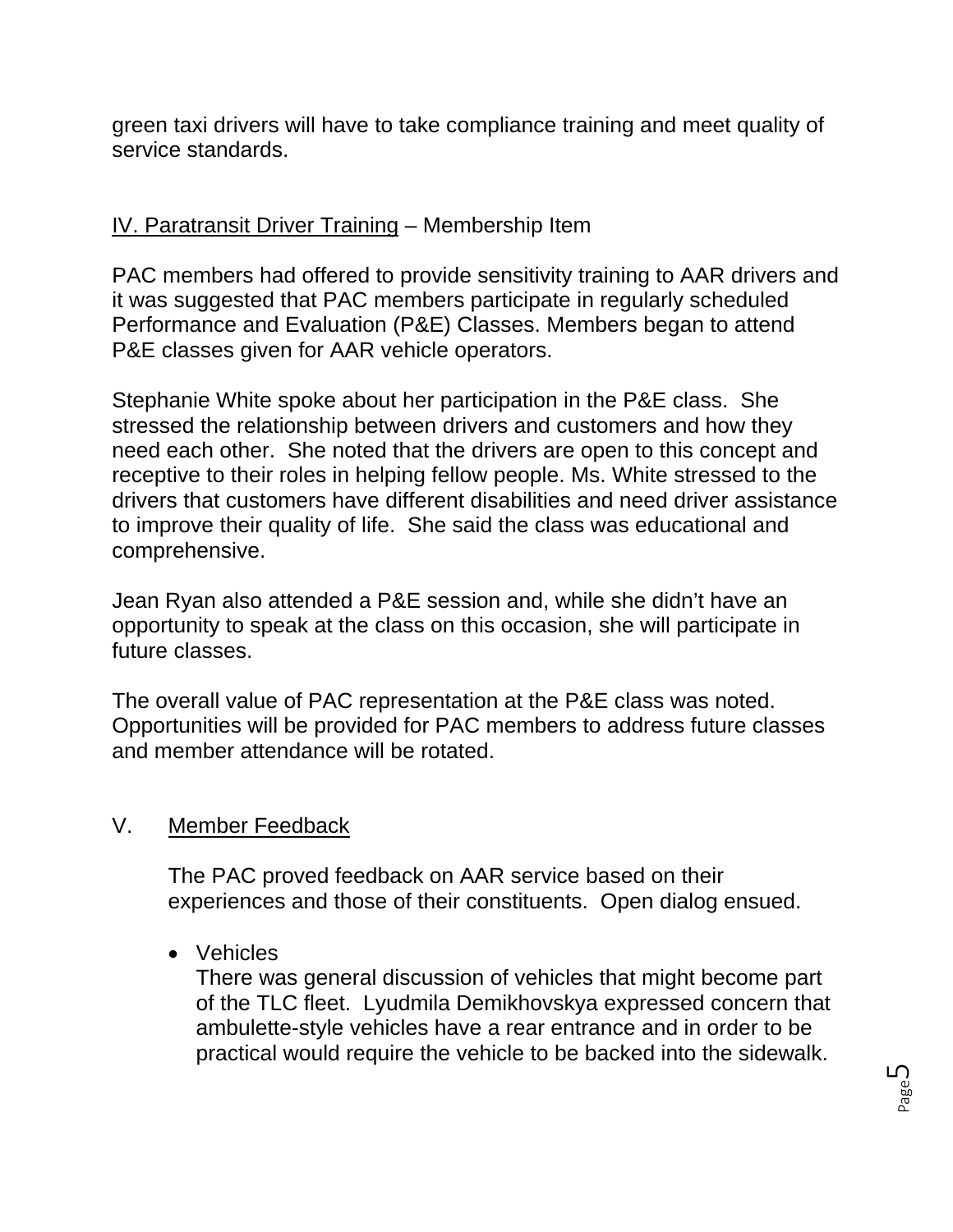It was clarified that while AAR has diversified its fleet, large capacity vehicles such as the 5 & 2 vans [5 seats, 2 wheelchair positions] are still required for group trips and to assist in situations such as evacuations. AAR will continue to evaluate vehicle types and manufacturer's designs.

• Web Site Accessibility

Mindy Jacobsen stated she's heard the MTA website (MTA.info) is not easy to use to file a complaint for customers who are blind.

Ms. Jacobsen also indicated she's had the same experience.

Mr. Stuart stated Michael Levy will test and provide feedback to those responsible for the website.

 Call Answer Time Miriam Kimmelman reported waiting a long time for the comment line (#8) to answer.

Mr. Stewart said he's experienced good responses when calling and typical answering time was 3 secs.

**•** Travel Services

Ms. Rubin noted that Travel Service Agents often are unable to get through to carrier dispatchers.

Ms. Kimmelman asked to speak with a Travel Services supervisor and was denied.

Ms. White said it is most frustrating having a Travel Services agent put you on hold immediately after answering the call.

On-time Performance

Ms. Jacobsen said she had students whose pickups were late on April 16 and May 4. She said one student had a 3:45 pickup and was actually picked up at 6:15 pm.

Fr. Bradley said sometimes the vehicle arrives late, but most times is on time.